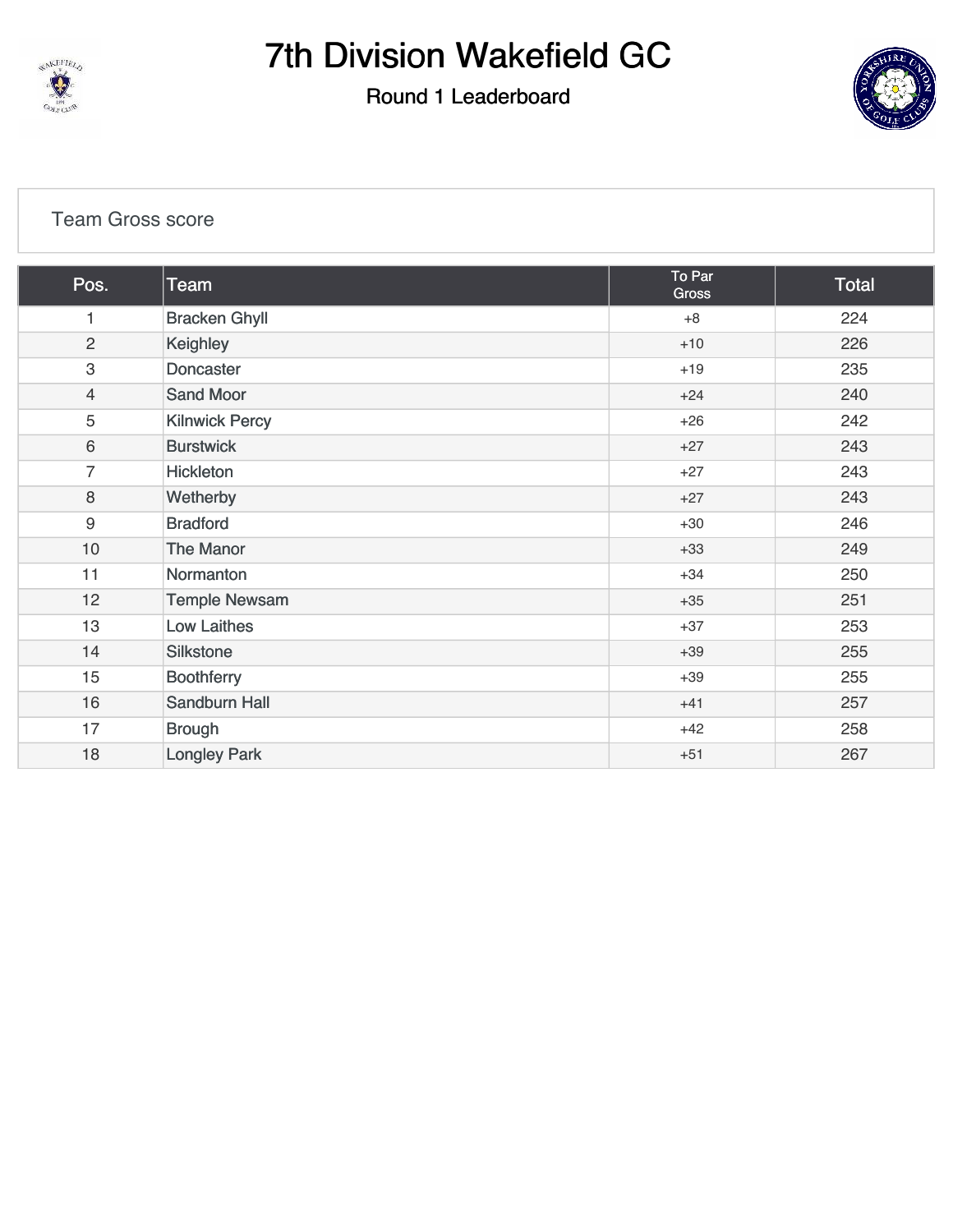

Round 1 Leaderboard



### [Individual gross](https://cdn2.golfgenius.com/v2tournaments/7026973977956350767?called_from=&round_index=1)

| Pos.                      | Player                                           | To Par<br>Gross | <b>Total</b><br><b>Gross</b> |
|---------------------------|--------------------------------------------------|-----------------|------------------------------|
| $\mathbf{1}$              | <b>Jack Lampkin</b><br><b>Bracken Ghyll</b>      | $-1$            | 71                           |
| $\overline{c}$            | <b>Ryan Estabrooks</b><br><b>Kilnwick Percy</b>  | $+2$            | 74                           |
| $\ensuremath{\mathsf{3}}$ | <b>Andy Fitzpatrick</b><br>Keighley              | $+2$            | 74                           |
| $\overline{4}$            | Kyle Johnson-Rolfe<br>Doncaster                  | $+3$            | 75                           |
| $\overline{5}$            | <b>Jonathon Reynolds</b><br><b>Bracken Ghyll</b> | $+4$            | 76                           |
| $\,6\,$                   | <b>Martyn Hinchliffe</b><br>Sand Moor            | $+4$            | 76                           |
| $\overline{7}$            | Jamie Cunningham<br>Keighley                     | $+4$            | 76                           |
| $\,8\,$                   | <b>Mark Beever</b><br>Keighley                   | $+4$            | 76                           |
| $\boldsymbol{9}$          | <b>Daniel Mould</b><br>Doncaster                 | $+4$            | 76                           |
| $10$                      | <b>Henry Croft</b><br><b>Bracken Ghyll</b>       | $+5$            | 77                           |
| 11                        | <b>Jamie Gill</b><br><b>Burstwick</b>            | $+6$            | 78                           |
| 12                        | <b>Daniel Gibson</b><br>Boothferry               | $+6$            | 78                           |
| 13                        | Sam Leatham<br>Low Laithes                       | $+6$            | 78                           |
| 14                        | <b>Chris Sugden</b><br>The Manor                 | $+7$            | 79                           |
| 15                        | David Wilby<br>The Manor                         | $+7$            | 79                           |
| 16                        | George Grant<br><b>Bradford</b>                  | $+8$            | 80                           |
| 17                        | <b>Chris Arrand</b><br>Hickleton                 | $+8$            | 80                           |
| 18                        | <b>Elliott Dawson</b><br>Sand Moor               | $+8$            | 80                           |
| 19                        | <b>Darren Marshall</b><br>Temple Newsam          | $+8$            | 80                           |
| 20                        | <b>Tom Robinson</b><br>Wetherby                  | $+9$            | 81                           |
| 21                        | Akshay Chandaria<br>Wetherby                     | $+9$            | 81                           |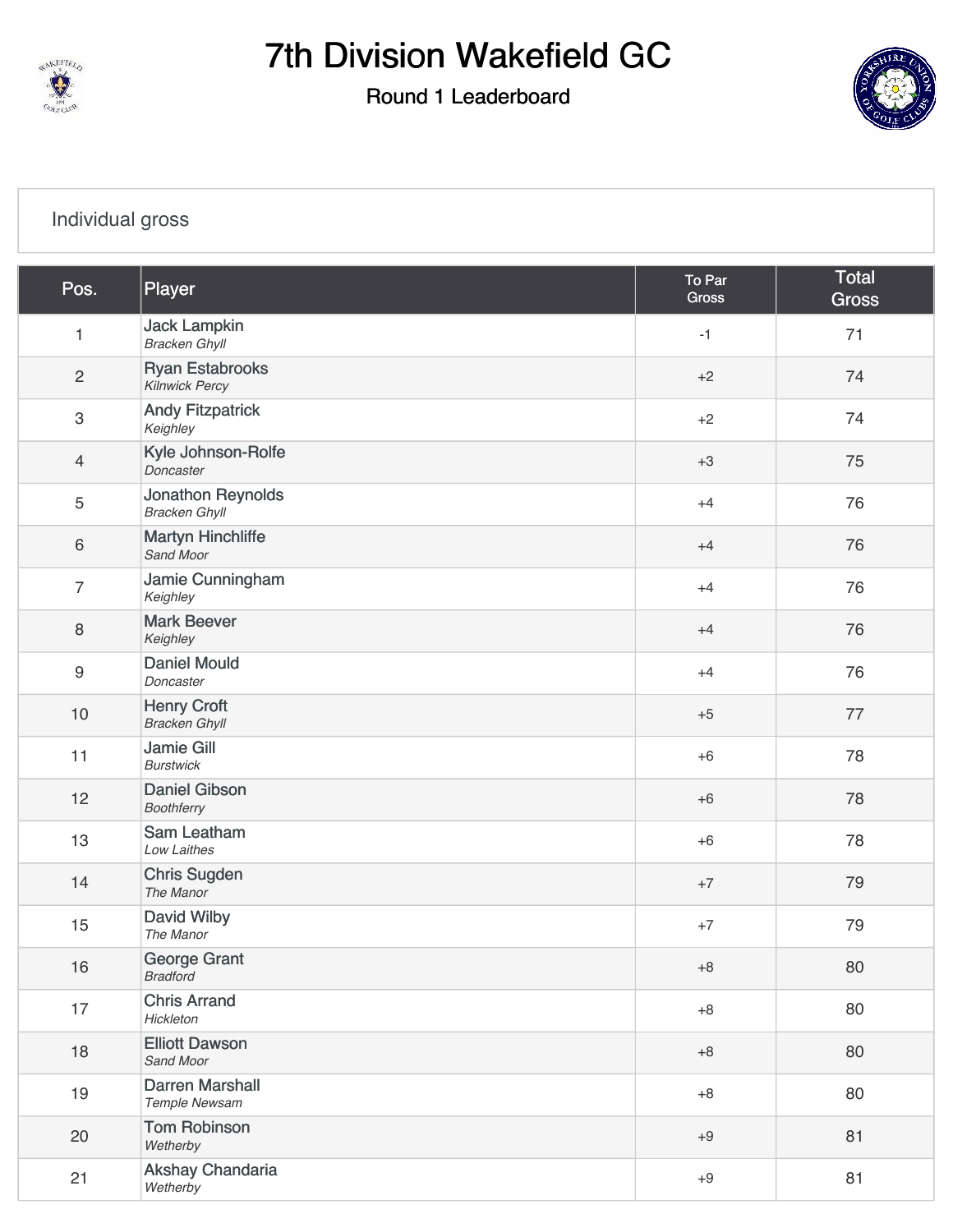

### Round 1 Leaderboard



| 22 | <b>Henry Culloden</b><br>Wetherby               | $+9$  | 81 |
|----|-------------------------------------------------|-------|----|
| 23 | Alan Key<br><b>Burstwick</b>                    | $+9$  | 81 |
| 24 | <b>Lewis Adderley-Foster</b><br>Hickleton       | $+9$  | 81 |
| 25 | <b>Darren Dunning</b><br>Sandburn Hall          | $+10$ | 82 |
| 26 | Lee Hopwood<br>Hickleton                        | $+10$ | 82 |
| 27 | <b>Pete Williamson</b><br><b>Kilnwick Percy</b> | $+10$ | 82 |
| 28 | <b>John Sheard</b><br>Normanton                 | $+10$ | 82 |
| 29 | <b>Craig Smith</b><br><b>Bradford</b>           | $+10$ | 82 |
| 30 | <b>Kieran Nicholls</b><br>Normanton             | $+10$ | 82 |
| 31 | <b>Matthew Colcombe</b><br>Longley Park         | $+11$ | 83 |
| 32 | <b>Ioan Pearce</b><br><b>Brough</b>             | $+11$ | 83 |
| 33 | Lee Webster<br><b>Burstwick</b>                 | $+12$ | 84 |
| 34 | <b>William Heselgrave</b><br>Temple Newsam      | $+12$ | 84 |
| 35 | <b>Dalton Richardson</b><br>Silkstone           | $+12$ | 84 |
| 36 | Louis Hoggart<br>Sand Moor                      | $+12$ | 84 |
| 37 | <b>Harry Goodison</b><br><b>Bradford</b>        | $+12$ | 84 |
| 38 | <b>George Austerberry</b><br>Doncaster          | $+12$ | 84 |
| 39 | Nathan Wilkinson<br>Sandburn Hall               | $+13$ | 85 |
| 40 | <b>Jack Wright</b><br>Silkstone                 | $+13$ | 85 |
| 41 | <b>Jonny Sumner</b><br><b>Boothferry</b>        | $+13$ | 85 |
| 42 | <b>Paul Kaye</b><br><b>Brough</b>               | $+13$ | 85 |
| 43 | <b>Darren Giles</b><br>Low Laithes              | $+14$ | 86 |
| 44 | Chris Ingle<br><b>Kilnwick Percy</b>            | $+14$ | 86 |
| 45 | <b>William Smith</b><br>Normanton               | $+14$ | 86 |